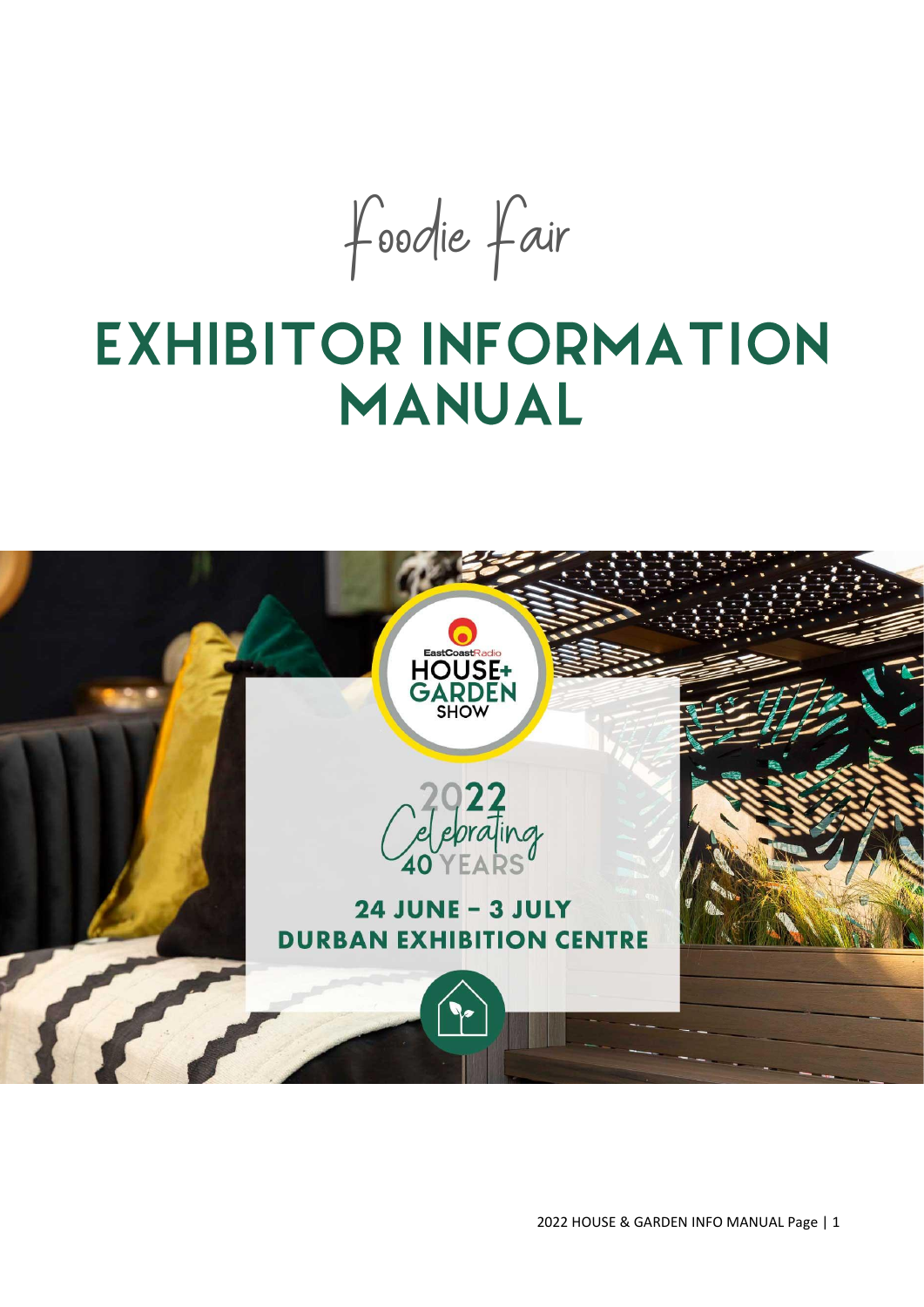# A. General Event Information

| 4. |  |
|----|--|
| 5. |  |
| 6. |  |
| 7. |  |
| 8. |  |
|    |  |
|    |  |
|    |  |
|    |  |
|    |  |
|    |  |

## **B. Rules & Regulations**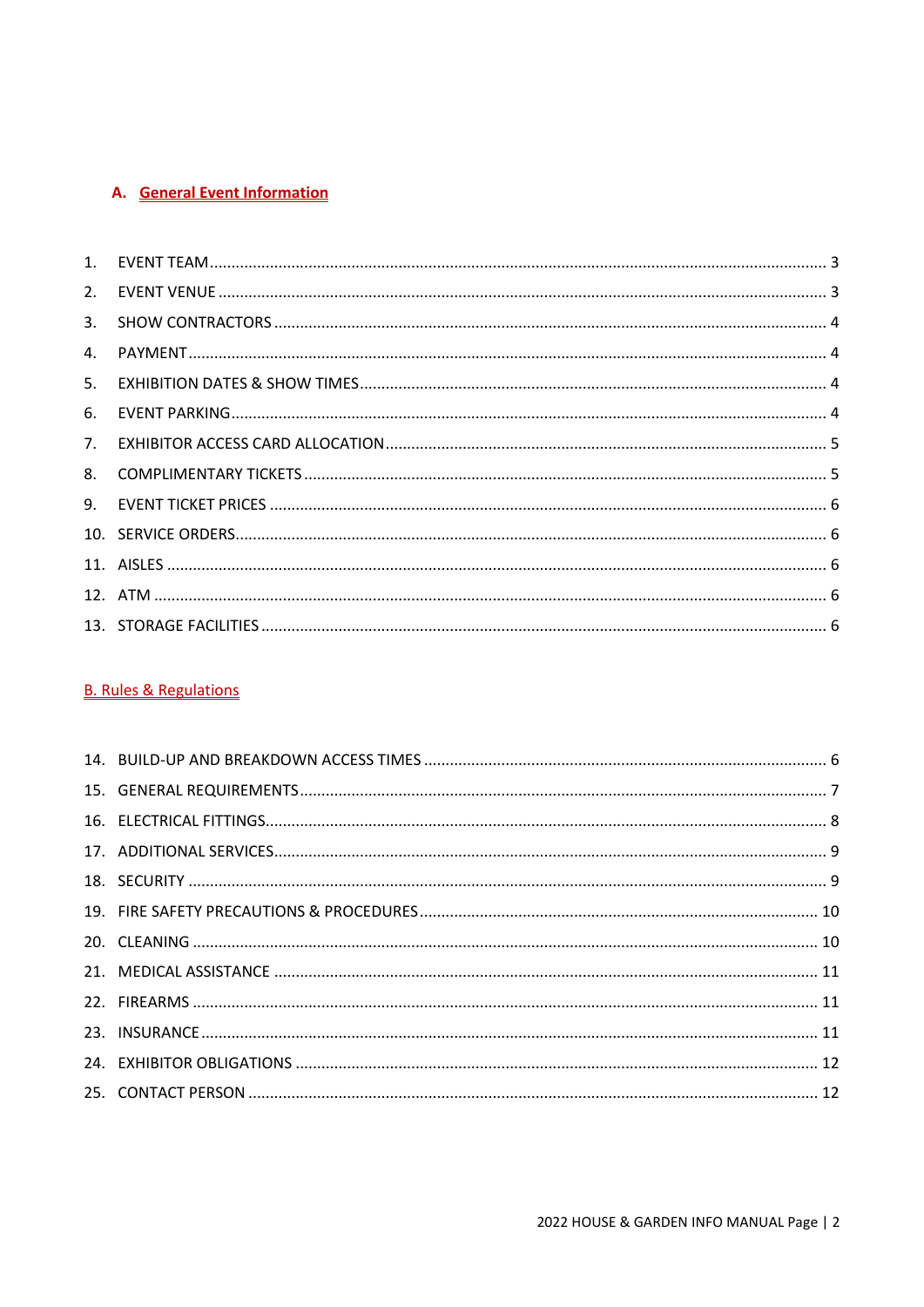## **Welcome to the 2022 East Coast Radio House & Garden Show!**

We are so excited to have you as part of our event! Please take the time to read through this entire manual as it has been designed to support you with the ordering of services required for your participation at the show.

Please also complete the relevant **service forms** accordingly, to ensure a smooth build-up. It is a good idea to ensure that the person responsible for co-ordinating your stand reviews the necessary items in the manual and the service order forms as well. **PLEASE NOTE: THE DEADLINE FOR SUBMISSION OF ALL FORMS AND ADDITIONAL ORDERS IS 17 MAY 2022**

If you have any questions or need assistance with pre-show planning, please feel free to contact a member of the organising team below. Should you have any queries about your stand, or the build-up process please contact the Event team.

Thank you again for your support and we look forward to seeing you in June!

#### **A. GENERAL EVENT INFORMATION**

#### <span id="page-2-0"></span>1. **EVENT TEAM**

| <b>CONTACT/ROLE</b>                | <b>EMAIL ADDRESS</b>   | <b>TELEPHONE NUMBER</b> |
|------------------------------------|------------------------|-------------------------|
| Cairey Baxter Bruce, Show Director | cairey@hgexpo.co.za    | 031 303 5941            |
| Annie Peters, Admin Manager        | annie@hgexpo.co.za     | 083 745 4133            |
| Liezle Bothma, Operations Manager  | liezle@hgexpo.co.za    | 083 659 6992            |
| Yogi Mohanlall, Show Services      | yogi@hgexpo.co.za      | 064 656 0061            |
| Gill Straker, Sales                | gill@hgexpo.co.za      | 083 775 8957            |
| Angela Chatfield, Sales            | angela@hgexpo.co.za    | 083 303 9699            |
| Christina Wiese, Foodie Fair       | christina@hgexpo.co.za | 083 611 3508            |
| Priya Govender                     | priya@hgexpo.co.za     | $031 - 3035941$         |

#### <span id="page-2-1"></span>**2. EVENT VENUE**

The event will be held at the Durban Exhibition Centre. Contact details of the venue event coordinator are listed below:

| <b>Ncamisile Mlangu - Events Co-ordinator</b> | Durban Exhibition Centre |
|-----------------------------------------------|--------------------------|
| Telephone number: +27 31 360 1369             | 11 Walnut Road           |
| Email address: ncamisilem@icc.co.za           | Durban                   |
| Website: www.icc.co.za                        | 4000                     |

Please contact Ncamisile directly for any venue related queries.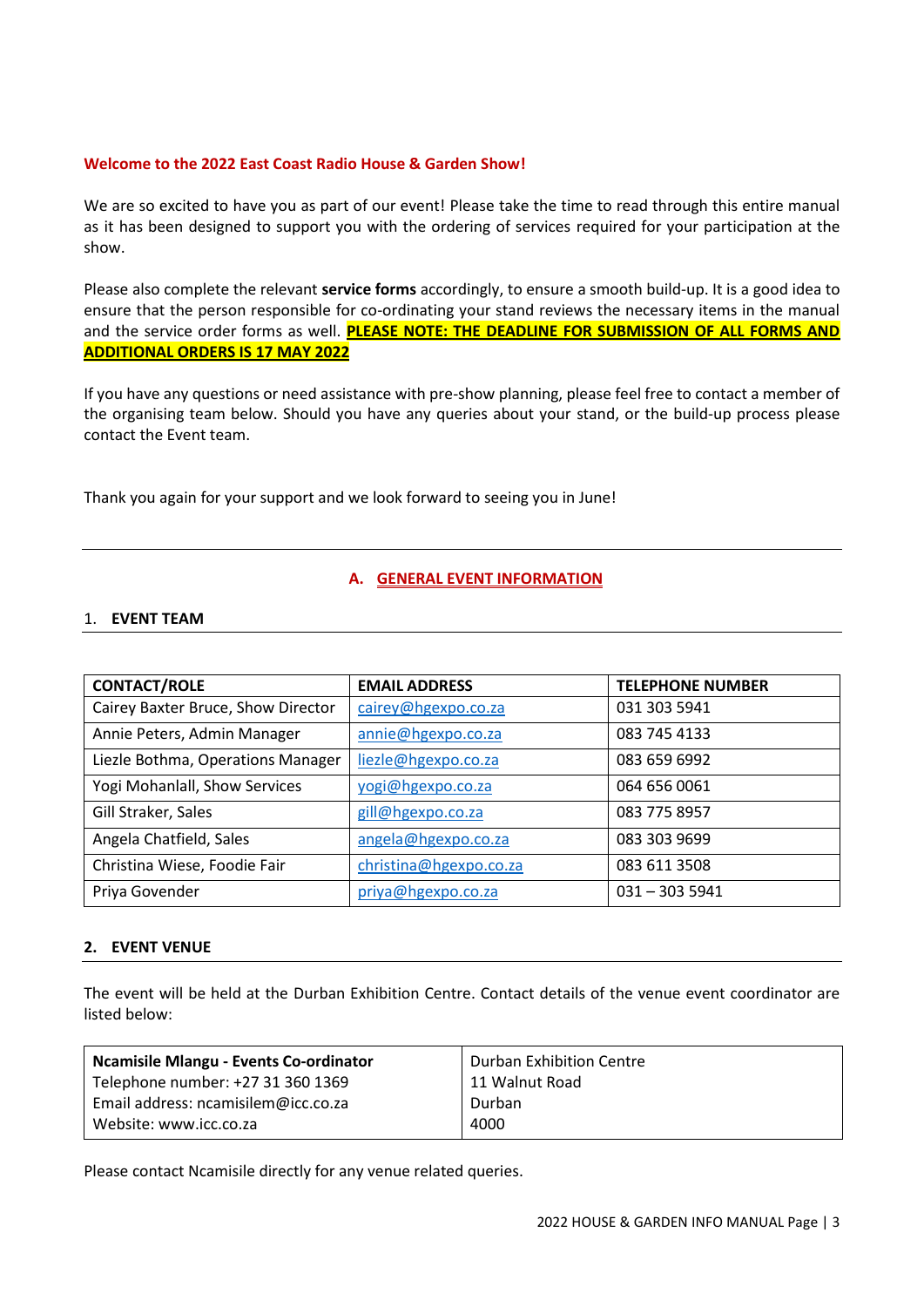### <span id="page-3-0"></span>**3. SHOW CONTRACTORS**

Our official show contractor is **Exhibition Stands & Events (ESE)**. Please ensure all additional services are ordered via the service order forms. Late orders will carry a 20% surcharge.

Should you wish to contact ESE directly for any custom design stands, please contact:

| <b>CONTACT PERSON</b>   | <b>TELEPHONE</b> | <b>EMAIL</b>         | <b>WEBSITE</b>    |  |
|-------------------------|------------------|----------------------|-------------------|--|
| Darren Dunbar           | +27 31 368 7580  | darren@estands.co.za | www.estands.co.za |  |
| Logistics/Admin Manager |                  |                      |                   |  |

#### <span id="page-3-1"></span>**4. PAYMENT**

Please note that all stands must be paid for in full by **Friday 17 June 2022**. Exhibitors will unfortunately not be able to build up their stands or collect exhibitor packs until full payment has not been made.

Any additional stand services will only be rendered once full payment has been received. For any payment queries please contact Annie Peters - [annie@hgexpo.co.za.](mailto:annie@hgexpo.co.za)

### <span id="page-3-2"></span>**5. EXHIBITION DATES & SHOW TIMES**

| Friday 24 June – Sunday 3 July | 8am – 9.30am (access to venue for re-stocking)<br>Show opens at 10h00 |
|--------------------------------|-----------------------------------------------------------------------|
| <b>SHOW TIMES</b>              |                                                                       |
| Monday – Saturday              | $10h00 - 21h00$                                                       |
| Sunday                         | $10h00 - 20h00$                                                       |

<span id="page-3-3"></span>Note: The Hall will be open at 8am each day. Please ensure that stands are manned from this time.

#### **6. EVENT PARKING**

## **NO PARKING WILL BE PERMITTED ON SITE DURING THE SHOW**.

Parking options for exhibitors include:

- **1. Centrum Parking**, which will be available
	- Free of charge during build-up and break-down periods.
	- At R20 per car, per day during the show days.

Note: Exhibitors will be required to show their exhibitor access cards to qualify for the above exhibitor parking rates.

- **2. ICC Parking**, which will be available
	- On a paid basis for build-up, show and break-down periods.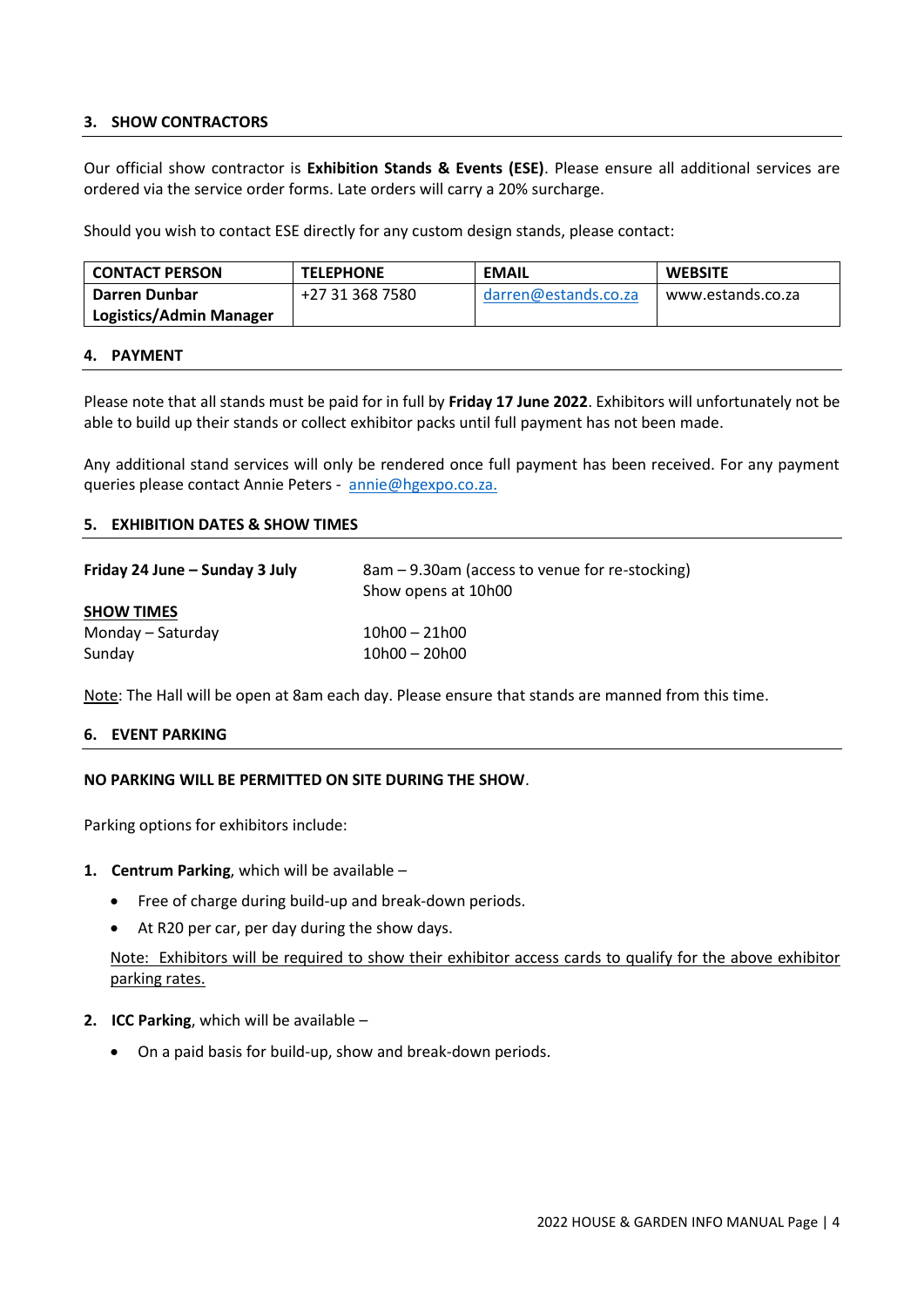## <span id="page-4-0"></span>**7. EXHIBITOR ACCESS CARD ALLOCATION**

## **BUILD-UP ACCESS - WRISTBANDS**

- Safety Regulations require that any person entering the venue must register at an access point.
- On registration at the gate, security personnel will issue a wristband.
- All members of staff must wear these wristbands to gain access to site during build-up i.e., 20 23 June.
- **These wristbands are only valid for build-up & breakdown.**

## **SHOW ACCESS – EXHIBITOR ACCESS CARDS**

Exhibitors will receive access cards which have to be worn for the duration of the show. **Access cards must be visible at the gates to allow access.** Exhibitor representatives will not be allowed access to site without access cards. Note these cards are registered to a specific person and cannot be swapped amongst staff.

The allocation of Exhibitor access cards is based on stand size, as follows:

| $4 - 7$ sqm | 8 - 10 sqm | $11 - 17$ sqm | $18$ sqm + |
|-------------|------------|---------------|------------|
| 2 cards     | 3 cards    | 4 cards       | 5 cards    |

Please note that Exhibitor access cards must always be visible and access personnel will be authorised to check and validate Exhibitor access cards at any time.

Additional access cards may be purchased via the service order forms or at the Organisers Office on site, at a rate of R130.00 (excluding VAT) per access card.

## <span id="page-4-1"></span>**8. COMPLIMENTARY TICKETS**

## **ALLOCATION**

Foodie Fair Exhibitors will be allocated complimentary tickets as follows:

10 x any day complimentary tickets.

5 x Monday to Thursday complimentary tickets.

Complimentary tickets will be emailed to you via our new ticket service provider, Howler. These can then be passed on to your clients and guests or printed out for distribution.

Should you require additional complimentary tickets, these will be available for purchase at a discounted price of R60.00 per ticket. Once we receive your request to purchase complimentary tickets a promo code will be sent to you. Tickets can then be purchased via the Howler ticketing system using the promo code which will automatically apply the discount at check out.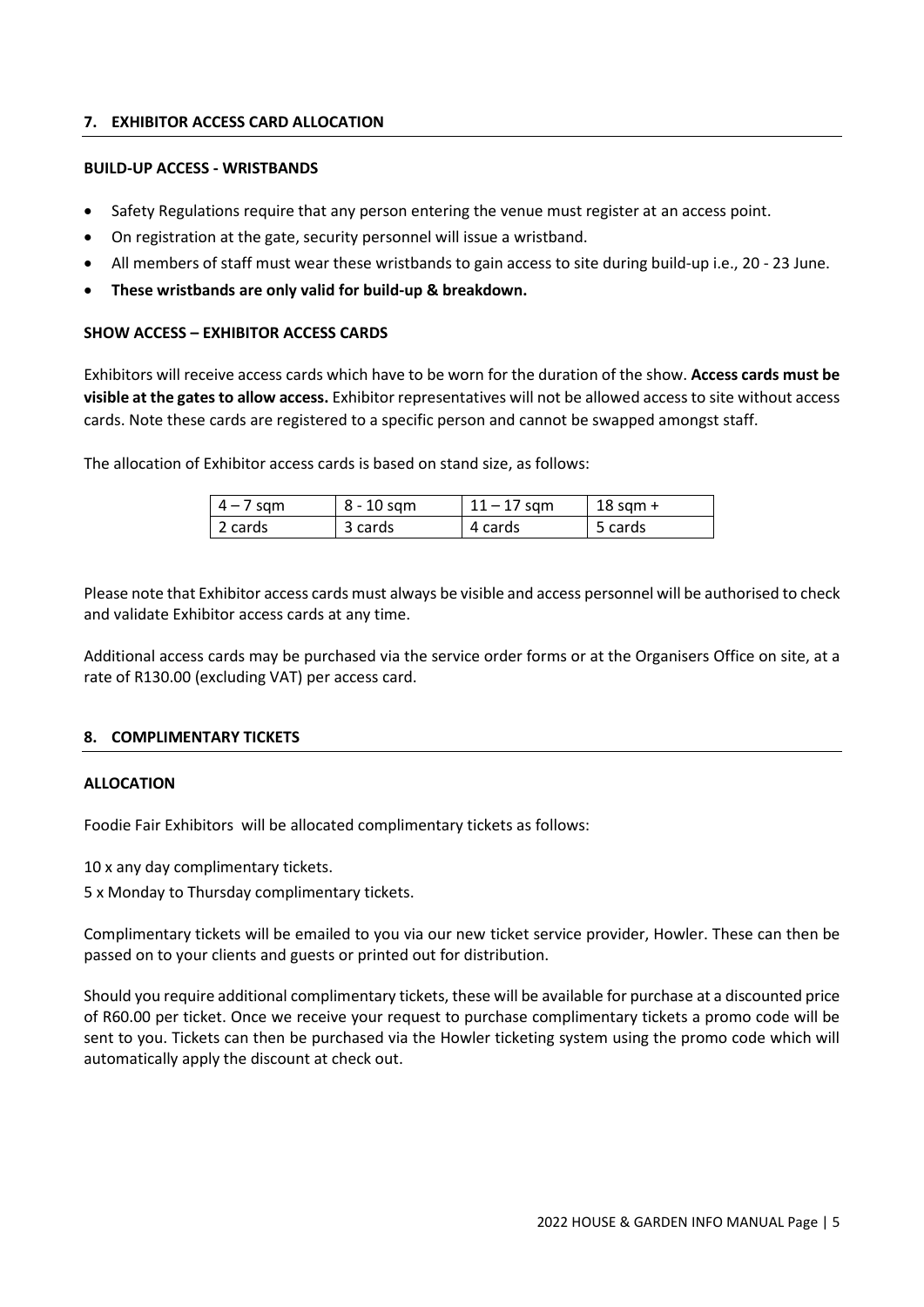#### <span id="page-5-0"></span>**9. EVENT TICKET PRICES**

| Adults:     | R <sub>100</sub> |                  |
|-------------|------------------|------------------|
| Pensioners: | R70              |                  |
| Students:   | R70              |                  |
| Children:   | Free             | $($ under 12 $)$ |

#### <span id="page-5-1"></span>**10. SERVICE ORDERS**

Exhibitors are advised to ensure that their contractors / designers / stand builders are fully informed, by:

- forwarding to them the exhibitor manual, service order forms and build-up notes so that dates, times and deadlines are known and can be applied.
- making them aware of services already ordered and invoiced, and the process for ordering additional services that may be required, via service order forms.

Note that services will only be delivered once full payment is received. All orders of whatever nature submitted after the specified cut-off date and time of **15h00** on **Tuesday 21 June (late orders)**, will incur a **20% surcharge**. Late orders will be processed as soon as possible - there will be a queueing system in place.

#### <span id="page-5-2"></span>**11. AISLES**

All Aisles must be always kept clear. No products or advertising material may be placed in aisles. Demonstrators must showcase their products from within their stand. Passing of flyers/pamphlets to visitors will not be permitted in aisles.

#### <span id="page-5-3"></span>**12. ATM**

<span id="page-5-4"></span>ATMs will be available during the show on North Plaza.

### **13. STORAGE FACILITIES**

Regret, no storage facilities available.

#### **B. EXHIBITION RULES & REGULATIONS**

#### <span id="page-5-5"></span>**14. BUILD-UP AND BREAKDOWN ACCESS TIMES**

#### **BUILD-UP TIMES**

Wednesday 22 June: 08h00 to 20h00 (Organisers off duty - 20h00)

Thursday 23 June: 08h00 to 12h00

Exhibitors who wish to build-up after 10pm will be required to obtain prior permission, as additional Safety Officer and Medic costs will be incurred. Safety Officers and a Medic are required by law to be on site whilst construction is underway.

# **BREAKDOWN TIMES**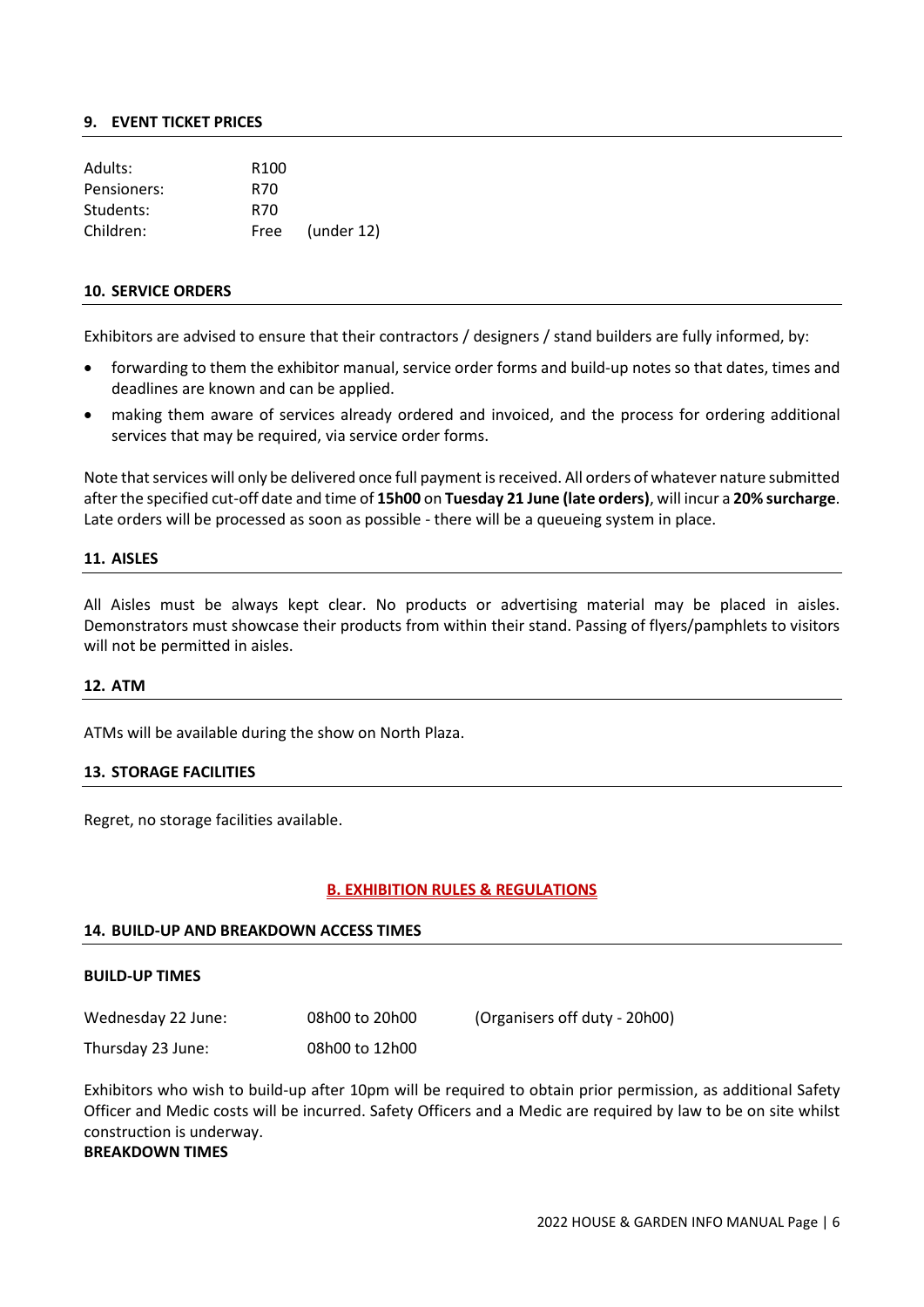| Sunday 3 July: | $20h00 - 22h00$ |  |
|----------------|-----------------|--|
| Monday 4 July: | 08h00 - 17h00   |  |

Starts after show closes) Organisers off duty – 15h00)

## **BUILD-UP DEADLINE**

## **It is important for Exhibitors to note that all stands must be completed by the LATEST 12h00 on Thursday 23 June 2022**.

### **NON-COMPLETION PENALTY**

A non-completion penalty of R1000 per hour comes into effect for any Exhibitor whose stand build-up is not fully complete by the deadline (please refer to the **Standard Terms and Conditions**). Late build-up results in additional cleaning costs before the show opens to the public.

#### **BREAK-DOWN**

Breakdown is a security high-risk period. Exhibitors are encouraged to have all their goods insured from the time goods leave their premises to the time they are returned, including transport. For security reasons, stands should always be manned during breakdown. Goods being loaded onto an open bakkie, or truck should not be left unattended.

**Please note that no children under the age of 18 will be allowed on site during build-up or break-down periods.**

#### <span id="page-6-0"></span>**15. GENERAL REQUIREMENTS**

**NO** Gazebos are allowed inside the Coast of Dreams, Veranda and under the marquee on Lawn.

## **TEMPORARY FOOD LICENSE**

Please ensure all temporary food licenses are in order. For this year ONLY, the Health and Licensing Department will NOT be charging the Temporary Food License Fee and all Documents can be emailed. Please send all completed Documents together with a certified I.D to **Yogi Mohanlall – [yogi@hgexpo.co.za.](mailto:yogi@hgexpo.co.za) DEADLINE for all Health and Licensing Documents – 6 May 2022**

#### **SUBLETTING**

Exhibitors may not sub-let all or part of their stands to any other person or organisation. Furthermore, it is imperative that Exhibitors abide by their product/services description clause in the **Exhibitor Agreement**. The organisers reserve the right to remove products which have not been approved.

In the event of sourcing other products for display purposes only, Exhibitors should contact the organisers for names of relevant other Exhibitors on the show. Such product may be acknowledged by **one A4 size sign only**. Business cards or pamphlets may not be available, nor may the company sponsoring the product man the stand nor demonstrate any product.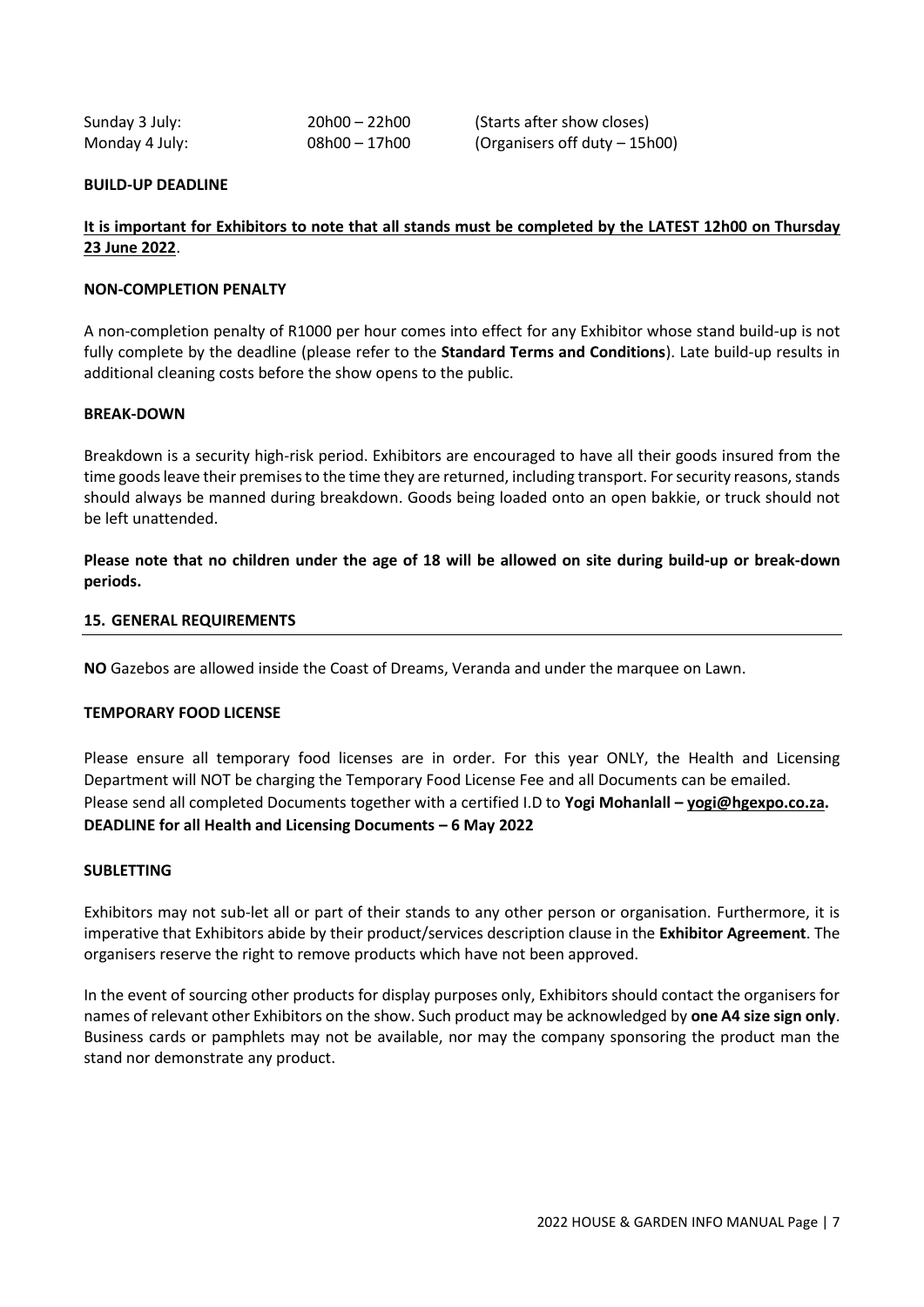### **SOUND VOLUMES**

Exhibitors who make use of demonstrations are requested to respect other Exhibitors, and keep sound volumes to a reasonable level, so as not to interfere with or disrupt the business of other Exhibitors. **PROMOTIONAL MATERIAL AND DISPLAY**

No product or display stands may extend beyond a stand to obstruct the passageway. Staff members should not be permitted to roam the show aisles unless pre-approved by the organisers.

#### **DURBAN EXHIBITION CENTRE**

Please note the following conditions regarding the premises:

- No action may be taken that could result in damage to walls, steelwork, columns, planted areas and plazas.
- No adhesives, nails, fasteners, gouging, or tapes are permitted to floors, walls, pillars, and panels.
- Where own carpeting is used, this should be fixed by application of narrow Scotch brand adhesive tape applied on edges only. Tape must be removed at the end of the show. No self-adhesive, wide tape, or liquid adhesives may be used. Any carpet tape not removed will be subject to a removal fee.
- No articles or signage may be attached to floors, ceilings, electrical fittings, pillars, pipes, or walls.

#### **FLOORING**

• Exhibitors with stands on the Veranda, Bay 5, and East Lawn area are required to have appropriate fire-proof flooring e.g., the dimple out flooring tiles or Tru-lock Tiles or something similar for your designated stand area.

## <span id="page-7-0"></span>**16. ELECTRICAL FITTINGS**

A standard plug point is supplied. Should you have equipment or a set up that requires a Single Phase or Three phase distribution board, please note that this will be at an additional cost. It Is advisable to order before build-up as it will be cheaper than ordering on site.

\*Additional electrical and lighting requirements can be ordered via the Exhibitor Service Forms.

Please note the following important **electrical safety conditions and requirements**:

- Only the official electrical contractor may perform electrical work on shell scheme stands, ordered through the organiser.
- Use of ripcord (twin flex or open wiring) for wiring of appliances is **illegal** and will be **removed**.
- Multiplugs must be used **NO** adaptors will be allowed.
- Electrical equipment supplied by the organiser is strictly for hire.
- No work will commence unless full payment has been received.
- Contractors building custom designer stands are to supply the organisers with an **Electrical Certificate of Compliance** on completion of build-up. These are to be handed in to the Organisers Office by not later than **15:00 on Wednesday 22 nd June**.
- The organisers reserve the right to terminate the supply of power to stands where electrical certificates of compliance have not been submitted. The onus is on the exhibitor to ensure these certificates are submitted and valid.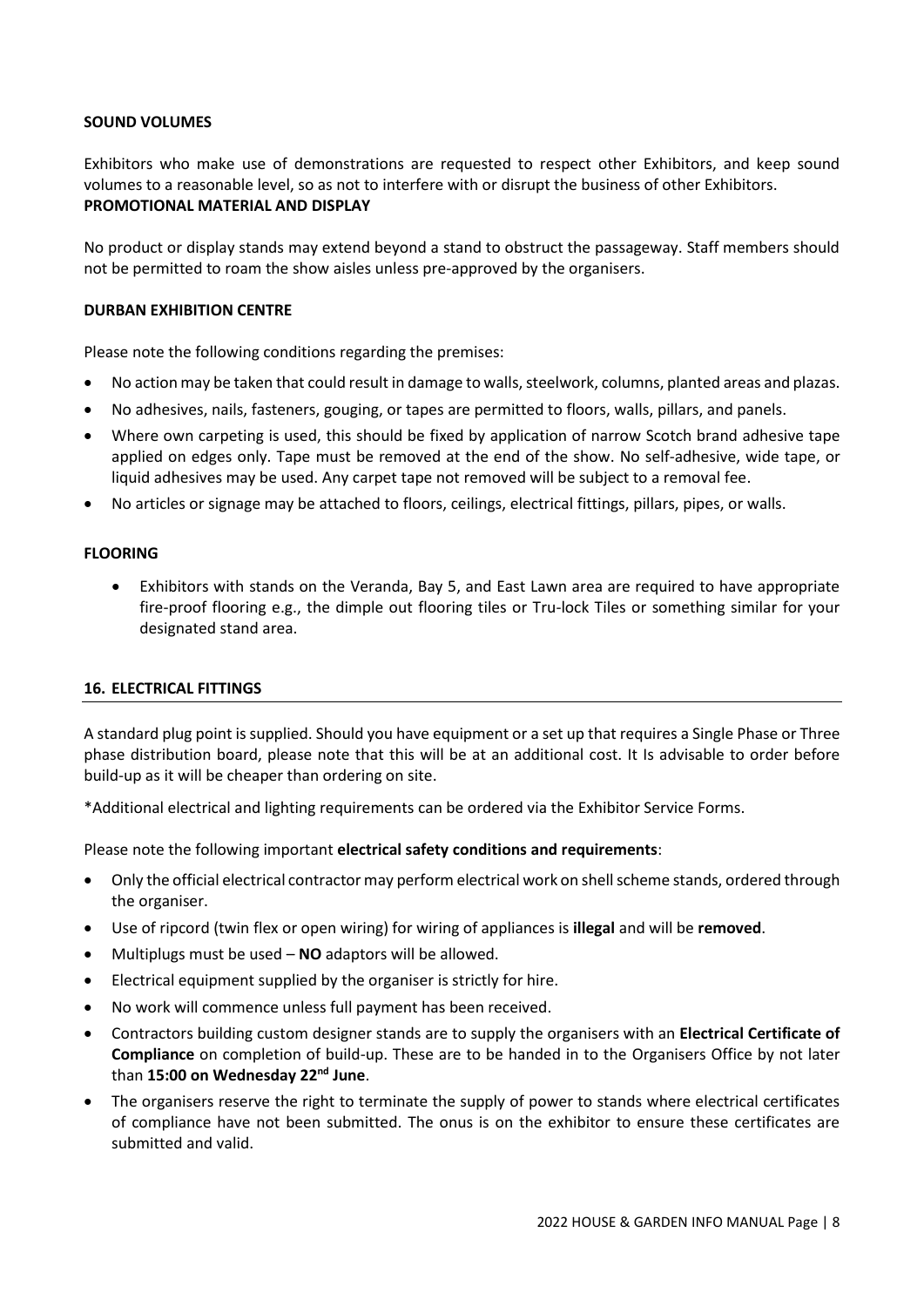- Unless indicated on the stand layout or the order form, fittings will be placed at the electrical contractor's discretion. There will be a charge for any subsequent change requests, for the account of the Exhibitor.
- A 20% surcharge will be levied on quoted prices for late orders received after the deadline date.
- Exhibitors are reminded to forward all documentation to contractors, stand builders and designers,so that they can take note of deadlines and order additional services if required.

For reference:

| <b>Darren Dunbar, Exhibition Stands and Events</b>   Telephone: 031 368 7580   darren@estands.co.za |  |  |
|-----------------------------------------------------------------------------------------------------|--|--|
|-----------------------------------------------------------------------------------------------------|--|--|

## <span id="page-8-0"></span>**17. ADDITIONAL SERVICES**

Exhibitors can contact the following service providers for additional services as indicated:

| <b>SERVICE PROVIDER</b>                    | <b>CONTACT</b> | <b>EMAIL</b>            | <b>TELEPHONE</b> | <b>LINK</b>       |
|--------------------------------------------|----------------|-------------------------|------------------|-------------------|
| The Plant Inn                              | Margaret       | plantinn@telkomsa.net   | 082 442 9775     | <b>Click Here</b> |
|                                            | Olejmiczak     |                         |                  |                   |
| Wap Point                                  | ---            | accounts@wappoint.co.za | 021 300 0121     | <b>Click Here</b> |
|                                            |                |                         |                  |                   |
| <b>Telkom</b><br>ADSL<br>$\qquad \qquad -$ | Yvette Joshua  | joshuae@telkom.co.za    | 021 414 0211     | <b>Click here</b> |
| Temporary                                  |                |                         |                  |                   |
| Application                                |                |                         |                  |                   |

## <span id="page-8-1"></span>**18. SECURITY**

## **Organisers will provide general overall 24-hour security from Monday 20 June to Monday 4 July**. **However please note that:**

- Exhibitors are totally responsible for the security of their stand/product.
- Special attention should be paid to the placement of cell phones, handbags, and laptops as these are high theft items and the habits of stand participants with respect to usage/protection of these items may be observed.
- For further security, it is important that an Exhibitor's staff member is present to man the stand when the hall is opened at 08h00 daily. The time between 08h00 and show opening time to the public is peak risk time for theft.
- A security guard can be placed at an Exhibitor's stand. Please contact the Security Manager as guards need to be booked 48 hours in advance. Guards can only be hired from the official show security company so as not to compromise security accountability.

For reference:

| Deon Schambriel, Security Manager | Telephone: 082 421 4607 | Email: dsevents18@gmail.com |
|-----------------------------------|-------------------------|-----------------------------|
|-----------------------------------|-------------------------|-----------------------------|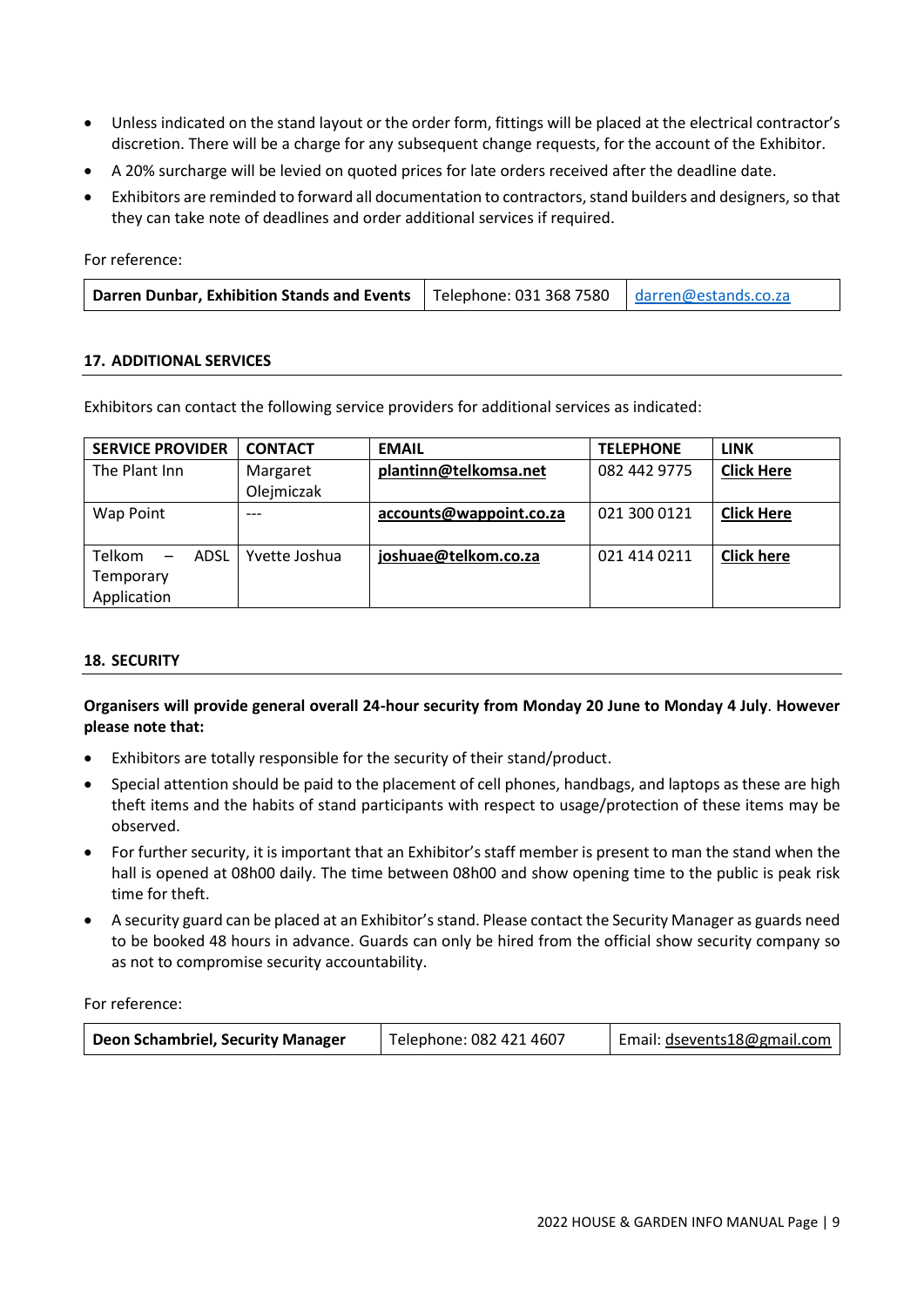## <span id="page-9-0"></span>**19. FIRE SAFETY PRECAUTIONS & PROCEDURES**

Exhibitors should kindly note and comply with the following:

- All fire exits, extinguishers and hoses are always to be left unobstructed. Exhibitors and staff should familiarise themselves with the emergency exits, fire-fighting equipment and security stations.
- Smoking is not permitted anywhere within the venue; this includes the bathrooms.
- It is recommended that all appliances, lights and equipment are switched off at the close of the event each day.
- No flammable liquid or LP gas is permitted in the venue.
- Exhibitors are not allowed to have any **lit** candles.
- Draping, hessian, thatch, polystyrene, and straw are regarded as major fire hazards and Exhibitors planning to use these as part of their displays will be required to provide a **Fire-Retardant Certificate** indicating that the product has been treated with a fire retarding compound. Exhibitors are requested to provide a copy of such certificates to organisers and keep a copy on their stands.
- All banners need to be made from a fire-retardant material copies of this certification will be collected from Exhibitors, by the Safety Officer, during build-up.
- Use of polystyrene, thatch, combustible material, and ceilings in stand construction must have Fire Chief approval.
- Exhibitors intending to use or display flammable gases must obtain written approval from the Fire Department.
- Exhibitors and/or build-up contractors must ensure that all fire exits are unobstructed and unimpeded.
- All stands using gas must have available a **9kg BCF or ABC dry powder fire extinguisher**.
- Please adhere to all fire and Safety regulations for Gas, Fire Blanket and Fire Hydrant for Exhibitors cooking at the show in the Veranda, Bay 5 and East Lawn.

For reference:

| <b>Himanth Seeparsad</b> | Tel: 031 322 2881 or 083 959 8861   Himanth.seeparsad@durban.gov.za |
|--------------------------|---------------------------------------------------------------------|
|                          |                                                                     |

## <span id="page-9-1"></span>**20. CLEANING**

The organisers are responsible only for the general cleaning of the venue and aisles. It is the responsibility of Exhibitors to ensure that their stand is always in a neat and clean condition.

The Exhibition Hall will be cleaned before opening each morning.

Should any Exhibitor require individual stand cleaning, please contact the organisers in advance for a quotation from the official cleaners.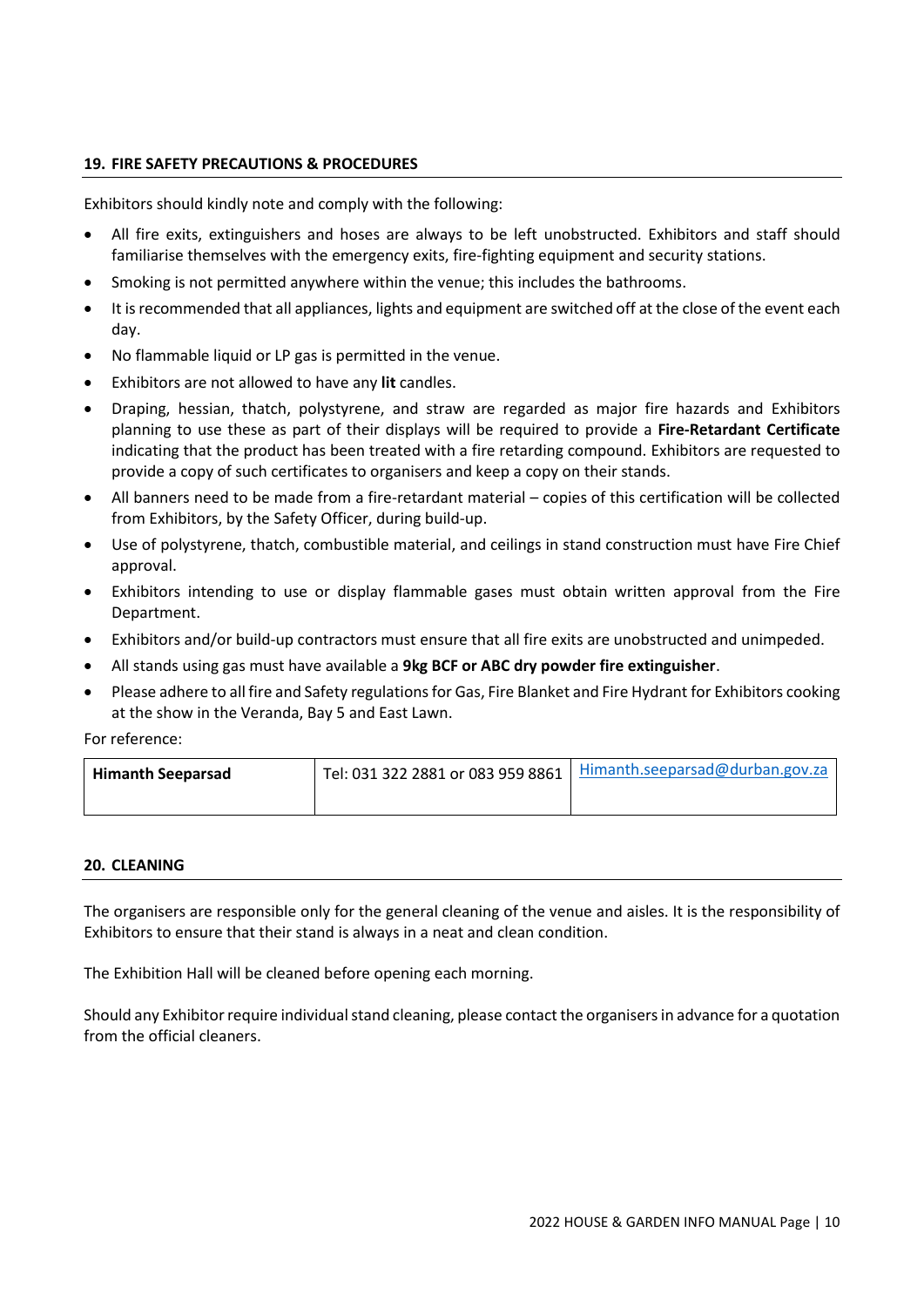## <span id="page-10-0"></span>**21. MEDICAL ASSISTANCE**

Medics will be on duty throughout the event as required by law.

Show attendance for both visitors and exhibitors are governed by the current Covid-19 regulations. The entry requirement will be a hardcopy / digital vaccination certificate or a negative Covid test not older than 72 hours. There will be a rapid testing station situated at the venue for your convenience.

To view our official Covid Polic[y click here](https://housegardenshow.co.za/wp-content/uploads/2022/05/House-Garden-Policy-RF-9-05-2022.pdf)

#### <span id="page-10-1"></span>**22. FIREARMS**

Firearms are not permitted within the exhibition area under any circumstances.

#### <span id="page-10-2"></span>**23. INSURANCE**

The organisers shall not be liable for any loss or damage sustained by any Exhibitor, and/or employees, agents, servants, customers, clients, or invitees from any cause whatsoever and indemnifies the organiser accordingly.

Exhibitors are responsible for the safety of their own staff, property, stand and contents and are advised to insure their goods accordingly.

## **Please note that:**

- The organisers do not accept responsibility for damages or loss to any stand or goods in transit to or from the show.
- Exhibitors arranging for goods to be collected after the show closes are advised not to leave the items unattended on the stand at any time before they are collected.
- Exhibitors must contact their insurance companies to negotiate the necessary extensions to their policies and must ensure that they have full insurance cover and take out public liability/comprehensive protection.
- The period of liability of the Exhibitor shall be deemed to run from the time the Exhibitor or any of their agents or contractors first enters the exhibition venue, until all Exhibitor property has been removed on **Monday, 4 July** by no later than **15h00**.
- Exhibitors shall be responsible for loss or damage to any items which they have rented or hired from the official contractors. In addition, Exhibitors shall take all necessary precautions to prevent any damage to their equipment and displays before making any connection to the electrical supply of the official contractors.
- The organisers carry public liability insurance for visitors but are not responsible for insurance of Exhibitors or their property.

## **Please observe Clause 9.3 in Exhibitor Contract: Standard Terms & Conditions.**